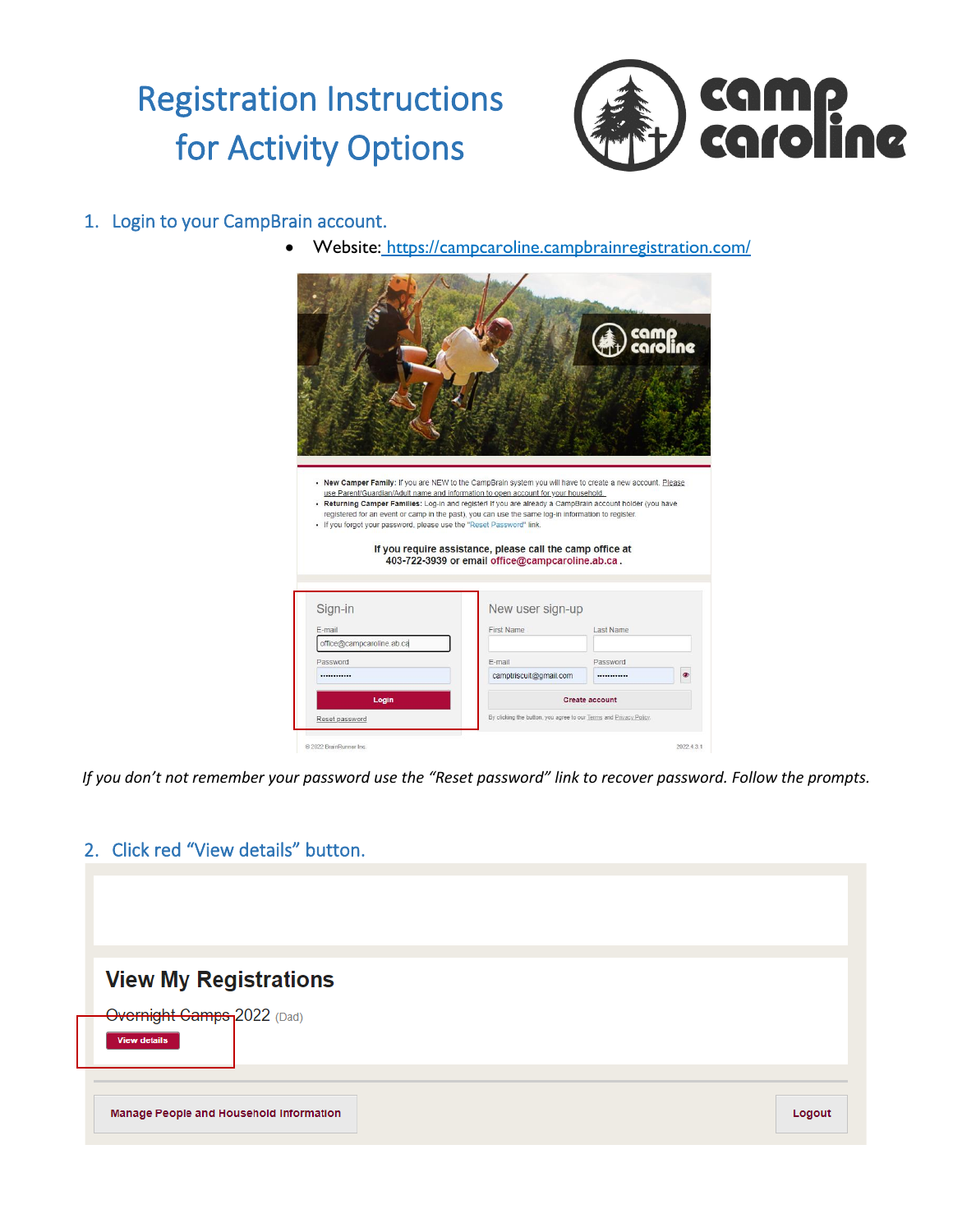### 3. Click red "Add people, sessions, options" button.

• This is located under your registration summary information. If viewing on a computer it will be on the left hand side of the screen.

| <b>Summary</b><br>Dad Spence |                                                        |
|------------------------------|--------------------------------------------------------|
|                              |                                                        |
|                              | Zoe Spence                                             |
|                              | Camper Profile (Submitted)<br>Medical Form (Submitted) |
|                              |                                                        |

### 4. Click "Continue" on registration instructions page.

• Bottom of the page. (Bottom right if on a computer.)

| <b>Medication Protocol</b> |  |
|----------------------------|--|

- · Stock Medication List
- · Scholarship Fund

Click "Continue" on this page and it will take you directly to the online camper application.

www.campcaroline.ab.ca



### 5. Select Family Campers Pre-registering for Activities from the list.

- Select each person.
- Confirm Gender, Birthday, and Grade.
- Click "Continue"



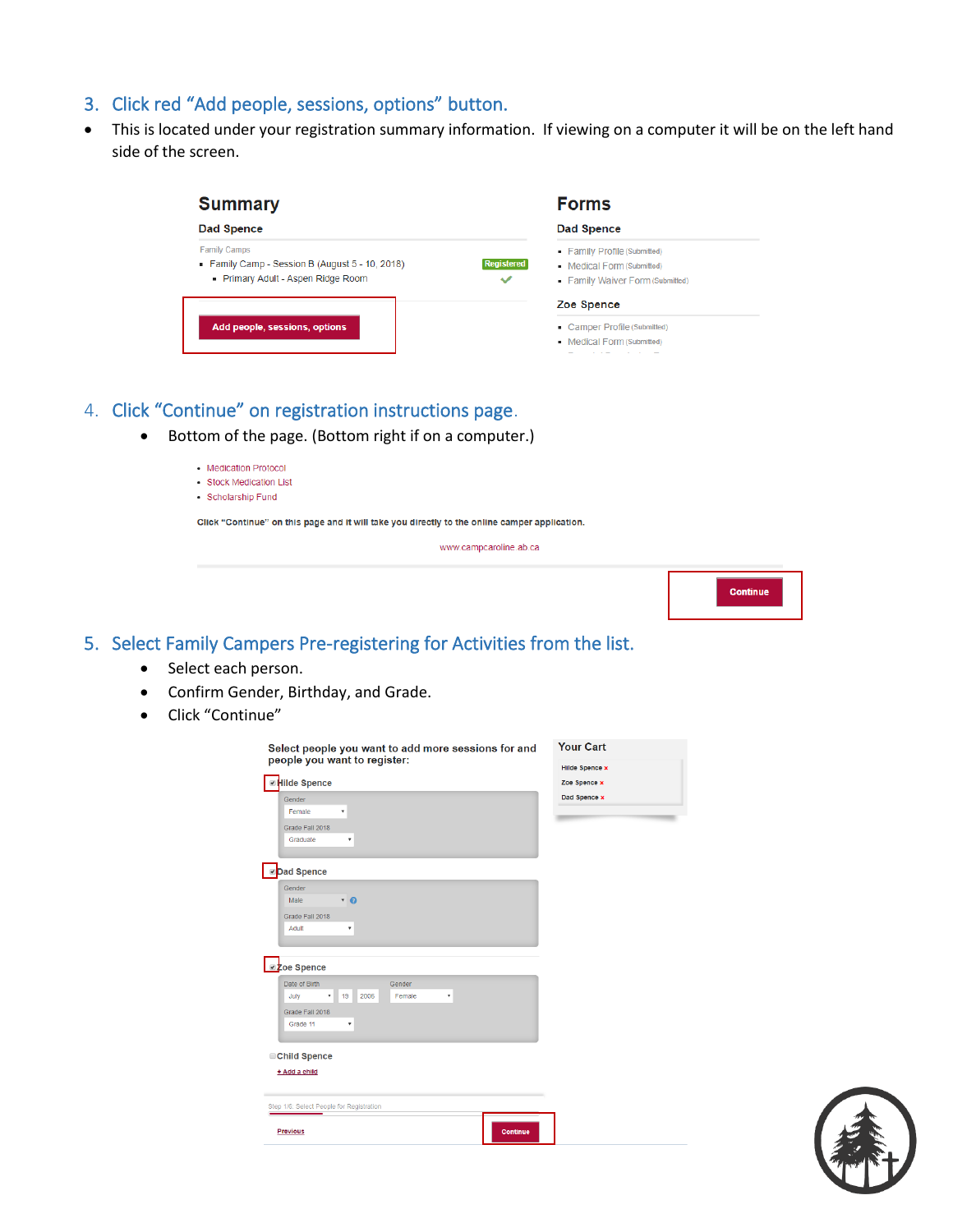6. Click "show details" link by your registered Family Camp Session

## **Filter by: All** Search by name... **Family Camps** Family Camp - Session B O show details Aug.  $5 - 10$ Family Camps Add Discounts, T-shirts & Donate to Camp Caroline Scholarship Fund (5)

### 7. Scroll Down to "Monday – Activity Pre-registration"

- Add Activity Option(s) to cart by clicking green "Add to cart" button(s)
- Add "No Thanks" to the cart if you don't wish to register for anything that day for that camper.
- Scroll down to make selections for Tuesday, Wednesday and Thursday as well.







expand all

### **Select sessions for Dad:**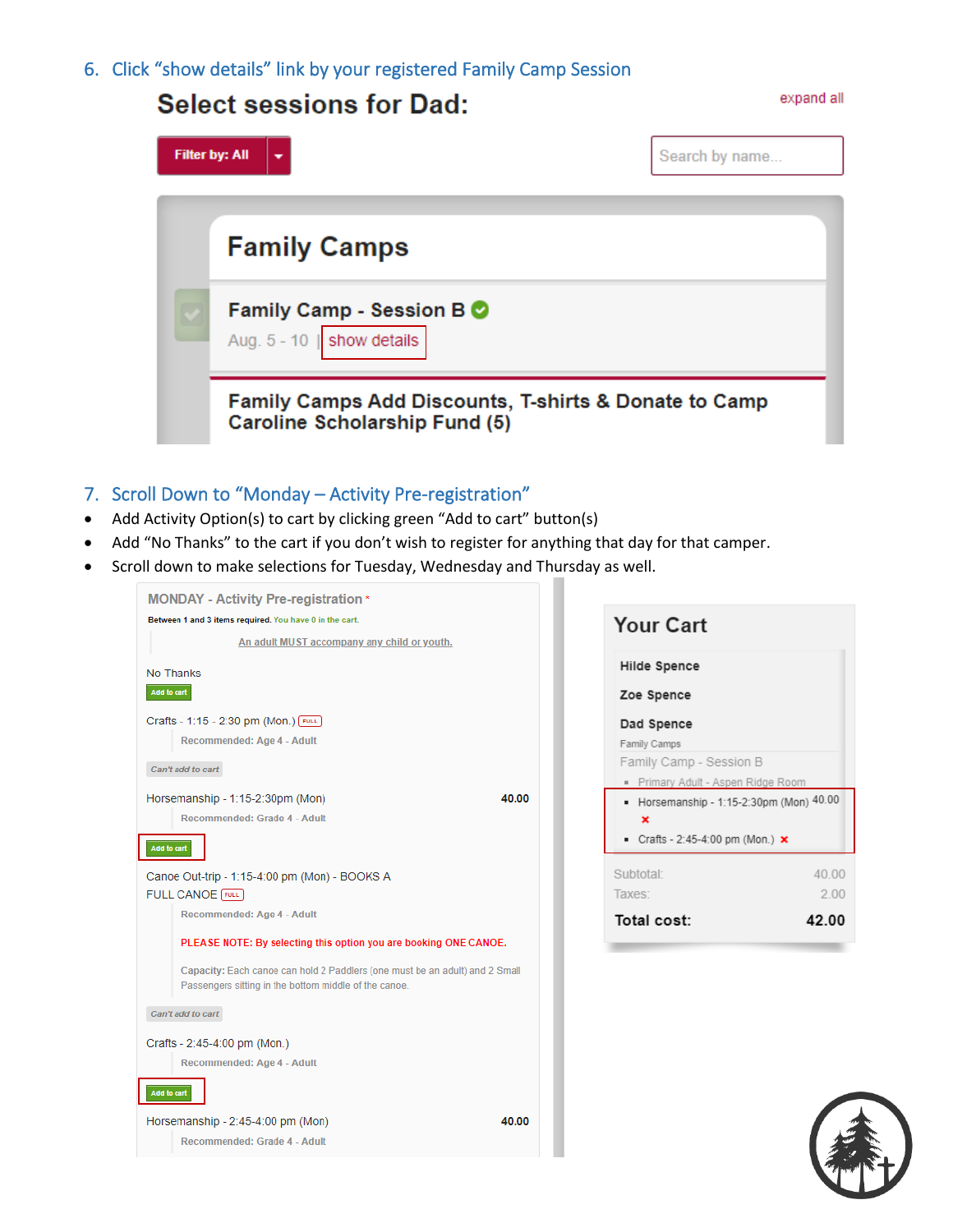### 8. Repeat step 7 for each day and camper.

- Select you activity choice(s) or "No Thanks" under Monday, Tuesday, Wednesday and Thursday Activity Preregistration sections.
- Repeat for each member of the family using the tabs at the top of the session selection area.

| Hilde | Zoe                                                                                  | Dad                      |                              |
|-------|--------------------------------------------------------------------------------------|--------------------------|------------------------------|
|       | <b>Select sessions for Dad:</b><br><b>Filter by: All</b><br>$\overline{\phantom{a}}$ |                          | expand all<br>Search by name |
|       | <b>Family Camps</b>                                                                  |                          |                              |
|       | Aug. $5 - 10$   hide details                                                         | Family Camp - Session BO |                              |

### 9. Click "Continue" when done all selections

|                                      |                   | Add/remove people          |
|--------------------------------------|-------------------|----------------------------|
|                                      |                   |                            |
| Step 2/6: Select Sessions            |                   |                            |
| <b>Previous</b>                      |                   | <b>Continue</b>            |
| 10. Click "Continue" on Forms Screen |                   |                            |
|                                      | Add/remove people | <b>Add/remove sessions</b> |
|                                      |                   |                            |